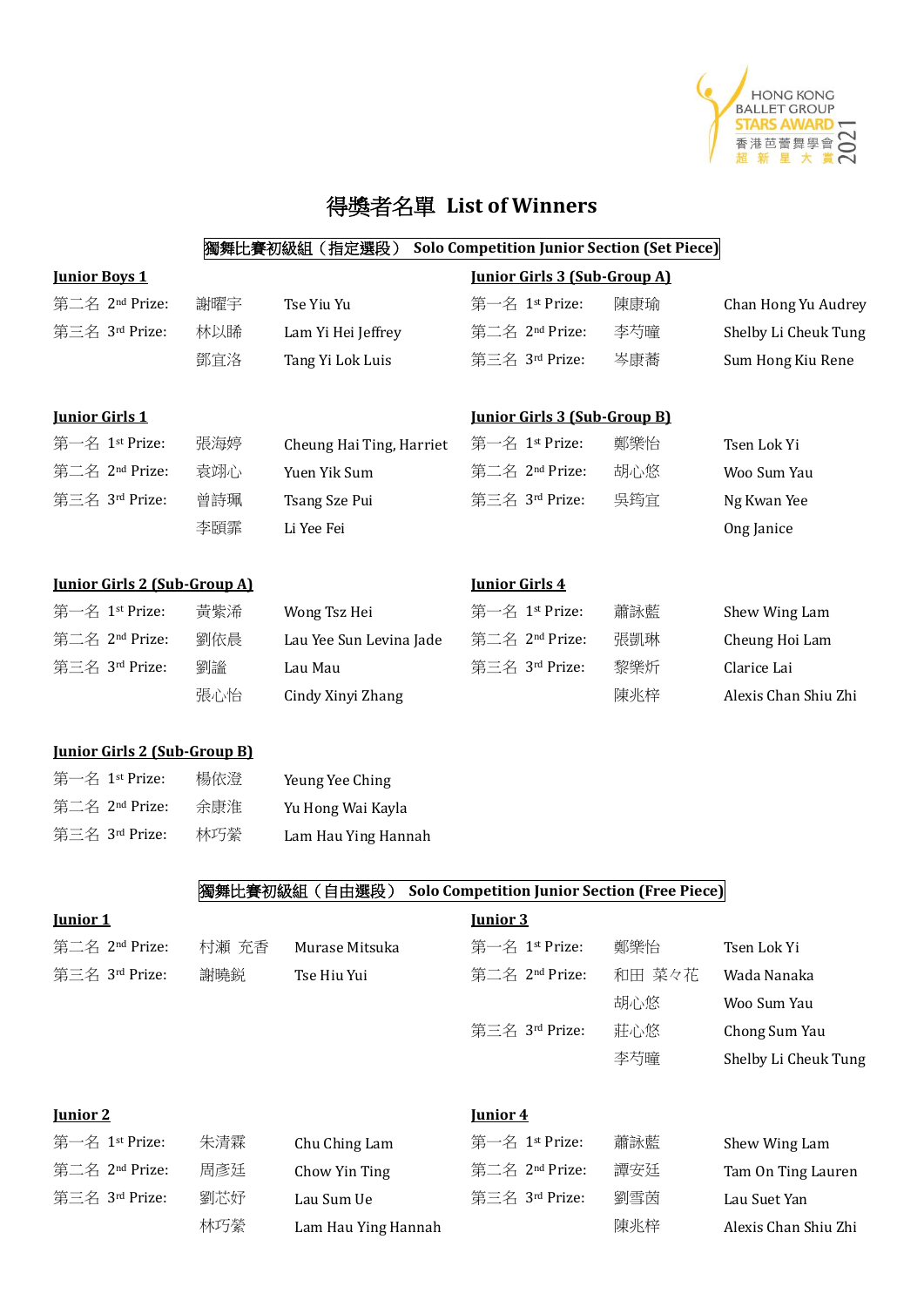

## 得獎者名單 **List of Winners**

### 獨舞比賽現代舞組 **Solo Competition Contemporary Section**

#### **Contemporary 1**

| 第一名 1st Prize: | 許浩然 | Hui Ho Yin         |
|----------------|-----|--------------------|
| 第二名 2nd Prize: | 吳懿洛 | Vizelle Goh        |
| 第三名 3rd Prize: | 譚安廷 | Tam On Ting Lauren |

#### **Contemporary 2**

| 第一名 1st Prize: |     | Aviv Yochai          |
|----------------|-----|----------------------|
| 第二名 2nd Prize: | 陳芷瑶 | Chan Tsz Yiu         |
| 第三名 3rd Prize: | 陳暐忻 | Chan Wai Yan Cecilia |

#### **Contemporary 3**

| 第一名 1st Prize: | 梁穎姍 | Leung Wing Shan Goretti |
|----------------|-----|-------------------------|
| 第二名 2nd Prize: | 陳雅芝 | Yazhi (Gigi) Chen       |

### 獨舞比賽公開組 **Solo Competition** Open **Section**

### **Open 1**

| 第一名 1st Prize: | 梁穎姍 | Leung Wing Shan Goretti |
|----------------|-----|-------------------------|
| 第二名 2nd Prize: | 石煒幗 | Shek Wai Kwok Jocelyn   |
|                | 梁凱琪 | Leung Vivian Hoi Kei    |
| 第三名 3rd Prize: | 陳雅芝 | Yazhi (Gigi) Chen       |
|                |     |                         |

### **Open 2**

| 第二名 2nd Prize: | 吳欣穎 | Angela Ng           |
|----------------|-----|---------------------|
| 第三名 3rd Prize: | 繆慧儀 | Miu Wai Yee Shirley |

### **Open 3**

| 第一名 1st Prize: |     | Yukiko Hata            |
|----------------|-----|------------------------|
| 第二名 2nd Prize: | 鄭文希 | Cheng Man Hay Marianne |
| 第三名 3rd Prize: |     | Maggie Poon            |

### 群舞比賽 **Group Dance Compertition**

| 金獎 Gold Award: Larina Waltz    |          |
|--------------------------------|----------|
| 銀獎 Silver Award: Jazz Suite    |          |
| 銅獎 Bronze Award: Summer Fiesta |          |
|                                | Serenade |